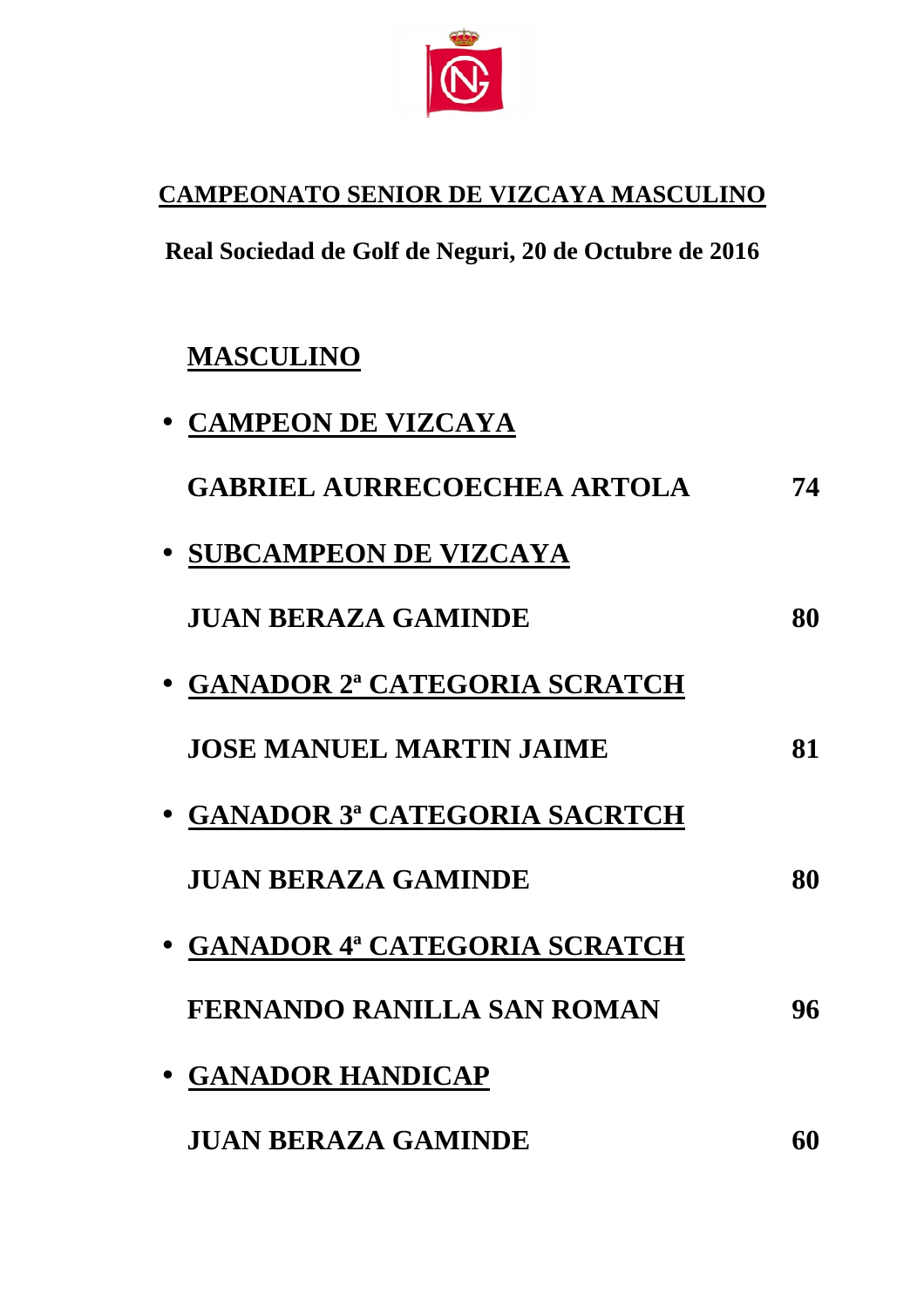

### **CLASIFICACION SCRATCH MASCULINO (ASC:+1) 1ªVuelta**

|    | <b>POS JUGADOR</b>                                           | <b>CLUB</b>                             |             | <b>HEX NVH NIV</b> |        |        | S Cat Hpu                                   |                | 1 <sup>a</sup> | 2 <sup>a</sup> | 3 <sup>a</sup> | $\mathbf{4}^{\mathsf{a}}$ | <b>TOT</b> |
|----|--------------------------------------------------------------|-----------------------------------------|-------------|--------------------|--------|--------|---------------------------------------------|----------------|----------------|----------------|----------------|---------------------------|------------|
|    | 1 AURRECOECHEA ARTOLA, GABRIEL NEGURI                        |                                         | 4,0         | 3,7                | м      | М      | 1                                           | 4              | 74             |                |                |                           | 74         |
|    | 2 BERAZA GAMINDE, JUAN                                       | PALACIO URGOITI                         | 17,5        | 9,8                | M      | M      | $\ensuremath{\mathsf{3}}$                   | 20             | 80             |                |                |                           | 80         |
| 3  | MARTIN JAIME, JOSE MANUEL                                    | <b>MEAZTEGI</b>                         | 7,0         |                    | м      | M      | $\overline{c}$                              | 8              | 81             |                |                |                           | 81         |
|    | BASAÑEZ PEÑA, JESUS                                          | <b>NEGURI</b>                           | 5,0         |                    | м      | M      | $\boldsymbol{2}$                            | 6              | 81             |                |                |                           | 81         |
|    | 5 LODEIRO MATO, GUILLERMO                                    | PIÑURRI TALDEA                          |             |                    |        | M      | $\boldsymbol{2}$                            | 8              | 83             |                |                |                           | 83         |
|    | VALLE ALLENDE, EDUARDO DEL                                   | <b>MEAZTEGI</b>                         | 6,9         |                    | M      |        | $\sqrt{2}$                                  |                | 83             |                |                |                           |            |
|    | 7 MOYUA CAREAGA, LEOPOLDO                                    | <b>NEGURI</b>                           | 6,7<br>10,2 |                    | м      | M      | $\overline{2}$                              | 8<br>12        |                |                |                |                           | 83         |
|    | TOMEY AZPILLAGA, NICOLAS                                     |                                         |             | 10,0               | м      | M      | $\overline{2}$                              |                | 84             |                |                |                           | 84         |
|    | ILLARRAMENDI AREIZAGA, JUAN                                  | <b>MEAZTEGI</b>                         | 9,0         |                    | м      | M      |                                             | 10             | 84             |                |                |                           | 84         |
| 9. |                                                              | RIOJA ALTA                              | 5,9         | 6,0                | м      | M      | $\overline{2}$                              | 7 <sup>1</sup> | 86             |                |                |                           | 86         |
|    | <b>IGUAL GOMEZ, JOSE MANUEL</b>                              | <b>MEAZTEGI</b>                         | 10,0        |                    | м      | M      | $\overline{2}$                              | 11             | 86             |                |                |                           | 86         |
|    | MAORTUA RUIZ-LOPEZ, CARLOS<br><b>CELLES ANIBARRO CARLOS</b>  | <b>NEGURI</b><br><b>MEAZTEGI</b>        | 5,9         | 6,0                | м      | M      | $\boldsymbol{2}$                            | $\overline{7}$ | 86             |                |                |                           | 86         |
|    | LOYOLA ECHANIZ, IGNACIO                                      | <b>BASOZABAL</b>                        | 10,2        |                    | M      | M      | $\sqrt{2}$                                  | 12<br>11       | 86             |                |                |                           | 86         |
|    | 14 ALVARADO DE LOS MOZOS, JAVI                               | LAREDO CLUB                             | 9,4<br>8,4  |                    | м      | M<br>M | $\sqrt{2}$<br>$\sqrt{2}$                    | 10             | 86<br>87       |                |                |                           | 86<br>87   |
|    | LEON OLABARRIETA, JUAN CARLO                                 | <b>MEAZTEGI</b>                         |             | 8,5                | м      | M      | $\ensuremath{\mathsf{3}}$                   | 13             | 87             |                |                |                           | 87         |
|    | 16 LUCHA FERNANDEZ, JOSE ANTON                               | <b>LAUKARIZ</b>                         | 11,6        |                    | M      |        | $\overline{2}$                              | 10             | 89             |                |                |                           |            |
|    | ACHAERANDIO ELORZA, JOSE RA                                  | <b>GANGUREN GOLF</b>                    | 8,7         | 8,8                | M      | M      |                                             |                |                |                |                |                           | 89         |
|    | TOMEY AZPILLAGA, ESTEBAN                                     | <b>MEAZTEGI</b>                         | 11,2        |                    | м      | M      | $\sqrt{2}$<br>$\overline{2}$                | 13             | 89             |                |                |                           | 89         |
|    | 19 GAYOSO CARRACEDO, FCO.JAVIE                               |                                         | 11,3        | 11,4               | M      | M      |                                             | 13             | 89             |                |                |                           | 89         |
|    | AGUIRRE PASCUAL, EDUARDO                                     | <b>MEAZTEGI</b><br>LARRABEA             | 12,3        | 12,4               | м      | M      | 3                                           | 14             | 91             |                |                |                           | 91         |
|    | AGUILAR AGUILAR, IGNACIO                                     | <b>NEGURI</b>                           | 12,0        | 12,1               | м      | M      | $\mathbf{3}$                                | 14             | 91             |                |                |                           | 91         |
|    | AYA JOSE IGNACIO                                             |                                         | 9,6         | 9,7                | м      | M      | $\overline{2}$<br>3                         | 11             | 91             |                |                |                           | 91         |
|    |                                                              | <b>GANGUREN GOLF</b>                    | 14,5        |                    | м      | M      | 3                                           | 17<br>13       | 91<br>91       |                |                |                           | 91         |
|    | REY ANGUIANO, JOSE ANTONIO<br>24 GARCIA ABASCAL, ANGEL JESUS | <b>GANGUREN GOLF</b><br>LARRABEA        | 11,8        | 11,9               | м      | M      |                                             |                |                |                |                |                           | 91         |
|    | SANCHEZ SANCHEZ FRANCISCO                                    | <b>MEAZTEGI</b>                         | 8,9         | 9,0                | м      | M      | $\overline{2}$<br>$\ensuremath{\mathsf{3}}$ | 10<br>15       | 92<br>92       |                |                |                           | 92         |
|    | GORRIÑO-BEASCOA ECHEVARRIA,                                  | <b>MEAZTEGI</b>                         | 12,7        | 12,8               | м      | M      | $\mathbf{3}$                                | 14             | 92             |                |                |                           | 92<br>92   |
|    | 27 MORAL GOIRIGOLZARRI, JOSE L                               |                                         | 12,6        | 12,7               | м      | M      |                                             | 8              | 93             |                |                |                           |            |
|    | ELIAS URETA, GONZALO                                         | <b>GANGUREN GOLF</b><br><b>LAUKARIZ</b> | 6,8         | 6,9                | M<br>м | M<br>M | $\overline{c}$<br>$\overline{2}$            | 11             | 93             |                |                |                           | 93<br>93   |
|    | JIMENEZ URIARTE, JOSE MANUE                                  | FEDERACIÓN VASC                         | 9,7<br>9,1  | 9,8<br>9,2         | м      | M      | $\boldsymbol{2}$                            | 10             | 93             |                |                |                           | 93         |
|    | 30 ARISTIN PALACIOS JULIO                                    | <b>GANGUREN GOLF</b>                    | 14,8        |                    | м      | M      | $\mathbf{3}$                                | 17             | 94             |                |                |                           | 94         |
|    | EGUIDAZU BUERBA, ALFONSO                                     | <b>NEGURI</b>                           | 11,8        | 11,9               | м      | M      | $\mathbf{3}$                                | 13             | 94             |                |                |                           | 94         |
|    | 32 MENDIOLA CABIECES JUAN                                    | <b>MEAZTEGI</b>                         | 16,1        | 16,2               | м      | M      | $\mathbf{3}$                                | 18             | 95             |                |                |                           | 95         |
|    | ASUA PINEDO, IÑAKI                                           | <b>MEAZTEGI</b>                         | 14,6        | 14,7               | м      | M      | 3                                           | 17             | 95             |                |                |                           | 95         |
|    | 34 RANILLA SAN ROMAN, FERNANDO                               | <b>CELLES</b>                           | 19,7        |                    | м      | M      | $\overline{\mathbf{4}}$                     | 23             | 96             |                |                |                           | 96         |
|    | SANTA CRUZ ORTOLACHIPI, JOS                                  | <b>MEAZTEGI</b>                         | 14,6        | 14,7               | м      | M      | 3                                           | 17             | 96             |                |                |                           | 96         |
|    | ARIAS BALBOA, ROBERTO                                        | <b>MEAZTEGI</b>                         | 14,5        | 14,6               | м      | M      | $\mathbf{3}$                                | 17             | 96             |                |                |                           | 96         |
|    | LIZUNDIA LOPEZ, FERNANDO                                     | <b>MEAZTEGI</b>                         | 13,3        | 13,4               | M      | М      | 3                                           | 15             | 96             |                |                |                           | 96         |
|    | 38 BARRENECHEA ELORRIETA, JOSE                               | <b>NEGURI</b>                           | 13,6        | 13,7               | M      | M      | 3                                           | 16             | 97             |                |                |                           | 97         |
|    | DIAZ ARCE, JOSE IGNACIO                                      | PALACIO URGOITI                         | 19,6        |                    | M      | M      | 4                                           | 23             | 97             |                |                |                           | 97         |
|    | 40 CID SANCHO, AGUSTIN                                       | <b>MEAZTEGI</b>                         | 13,8        | 13,9               | M      | M      | 3                                           | 16             | 98             |                |                |                           | 98         |
|    | OMAGOGEASKOA LLANOS, GERARD MEAZTEGI                         |                                         | 12,4        | 12,5               | M      | M      | 3                                           | 14             | 98             |                |                |                           | 98         |
|    | CHALBAUD RODRIGUEZ JAVIER                                    | <b>NEGURI</b>                           | 12,3        | 12,4               | M      | M      | 3                                           | 14             | 98             |                |                |                           | 98         |
|    | LEARRA ARIAS, JUAN LUIS                                      | <b>GANGUREN GOLF</b>                    | 16,6        | 16,7               | м      | M      | 3                                           | 19             | 98             |                |                |                           | 98         |
|    | ARRECHEA EGUIA, IÑAKI                                        | <b>MEAZTEGI</b>                         | 20,4        |                    | м      | M      | 4                                           | 23             | 98             |                |                |                           | 98         |
|    | 45 GALARZA GALINDEZ, JUAN ANGE                               | LARRABEA                                | 19,4        |                    | м      | M      | 4                                           | 22             | 99             |                |                |                           | 99         |
|    | CAGIGAS FERNANDEZ, ENRIQUE                                   | <b>MEAZTEGI</b>                         | 17,9        | 18,0               | м      | M      | 3                                           | 21             | 99             |                |                |                           | 99         |
|    | BENGOETXEA MATIAS, PEDRO                                     | <b>VILLARIAS</b>                        | 14,9        | 15,0               | м      | М      | 3                                           | 17             | 99             |                |                |                           | 99         |
|    | <b>BASARRATE SANGRONIZ, ROMAN</b>                            | <b>MEAZTEGI</b>                         | 17,2        | 17,3               | м      | М      | 3                                           | 20             | 99             |                |                |                           | 99         |
|    | 49 FERNANDEZ LEIVA, FRANCISCO                                | <b>MEAZTEGI</b>                         | 11,4        | 11,5               | м      | М      | $\overline{2}$                              | 13             | 100            |                |                |                           | 100        |
|    | ALBONIGA TORRE, FERNANDO                                     | <b>MEAZTEGI</b>                         | 18,2        | 18,3               | м      | M      | 3                                           | 21             | 100            |                |                |                           | 100        |
|    | RUIZ MONRABAL, JAVIER                                        | PIÑURRI TALDEA                          | 18,6        |                    | м      | м      | $\overline{\mathbf{4}}$                     | 21             | 100            |                |                |                           | 100        |
|    | 52 CASTELLANOS BORREGO, CARLOS                               | <b>NEGURI</b>                           | 16,3        | 16,4               | м      | M      | 3                                           | 19             | 101            |                |                |                           | 101        |
|    | ARROYO SALBIDEGOITIA, JESUS                                  | <b>MEAZTEGI</b>                         | 15,9        | 16,0               | M      | M      | 3                                           | 18             | 101            |                |                |                           | 101        |
|    | MARTINEZ GARCIA MAXIMO JOSE                                  | FEDERACIÓN VASC                         | 12,0        | 12,1               | M      | M      | $\sqrt{3}$                                  | 14             | 101            |                |                |                           | 101        |
|    | 55 ARAMBURU IRIGARAY, ALEJANDR                               | <b>BASOZABAL</b>                        | 17,6        | 17,7               | M      | M      | 3                                           | 20             | 102            |                |                |                           | 102        |
|    | MARTINEZ RUIZ, EMILIO                                        | <b>MEAZTEGI</b>                         | 18,1        | 18,2               | M      | M      | 3                                           | 21             | 102            |                |                |                           | 102        |
|    | GONZALEZ GARCIA, CARLOS                                      | LARRABEA                                | 17,5        | 17,6               | M      | М      | 3                                           | 20             | 102            |                |                |                           | 102        |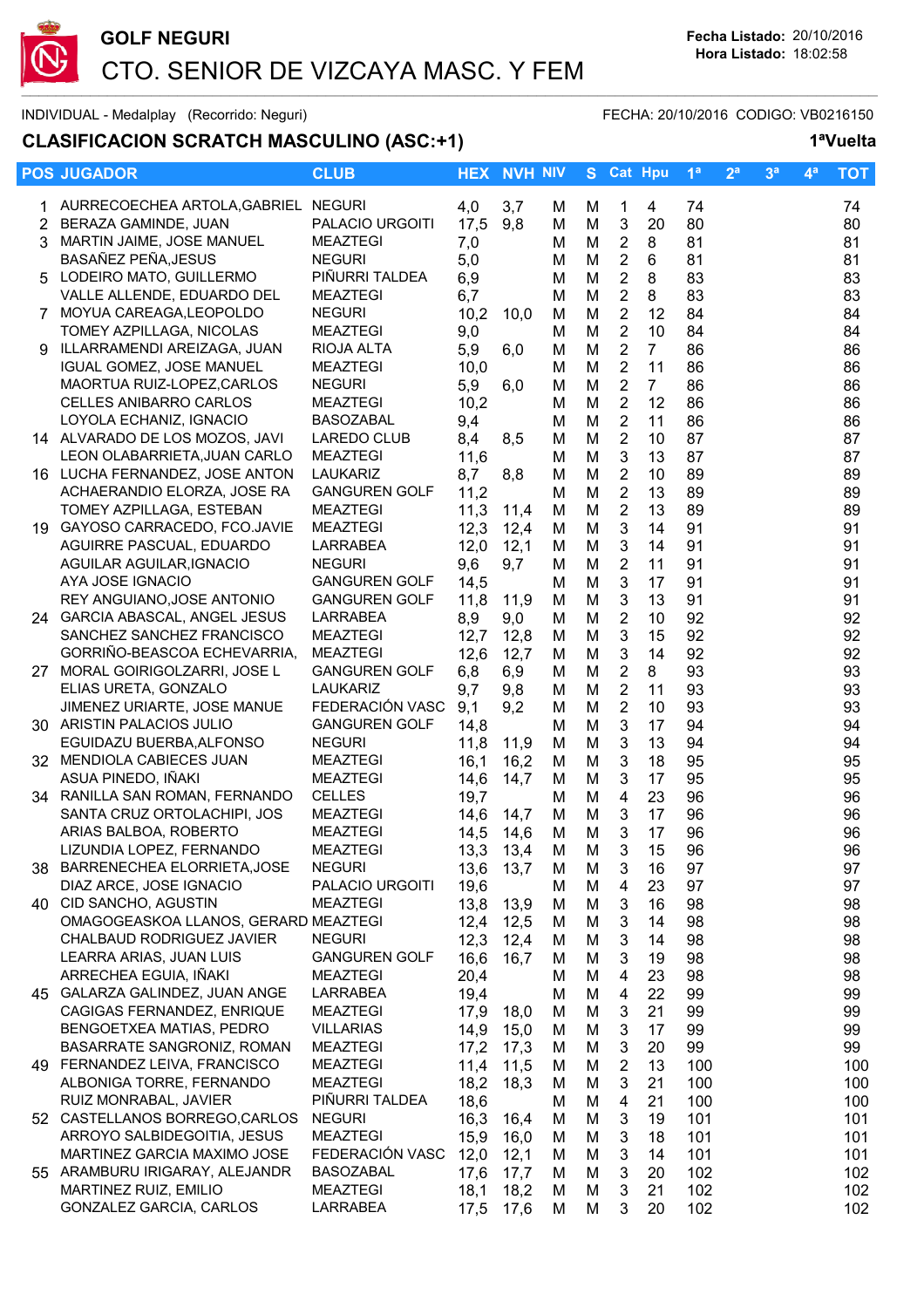

# **CLASIFICACION SCRATCH MASCULINO (ASC:+1)**

|    | <b>POS JUGADOR</b>                        | <b>CLUB</b>          | <b>HEX</b> | <b>NVH NIV</b> |   |   |                | S Cat Hpu | 1 <sup>a</sup> | 2 <sup>a</sup> | 3 <sup>a</sup> | 4 <sup>a</sup> | <b>TOT</b> |
|----|-------------------------------------------|----------------------|------------|----------------|---|---|----------------|-----------|----------------|----------------|----------------|----------------|------------|
|    | 58 PASCUAL UGARTE, ALFONSO                | <b>GANGUREN GOLF</b> | 17,4       | 17,5           | м | м | 3              | 20        | 103            |                |                |                | 103        |
|    | DIEZ LLORENTE, JOSE LUIS                  | <b>MEAZTEGI</b>      | 17,1       | 17,2           | м | M | 3              | 20        | 103            |                |                |                | 103        |
|    | DE MIGUEL PEREZ. DANIEL                   | <b>MEAZTEGI</b>      | 19,2       | 19,3           | м | M | 4              | 22        | 103            |                |                |                | 103        |
|    | CASADO CORVO, JUAN SILVESTR               | <b>MEAZTEGI</b>      | 15,4       | 15,5           | м | M | $\mathbf{3}$   | 18        | 103            |                |                |                | 103        |
|    | 62 SANCHEZ MENDIKUTE, AGUSTIN             | <b>GOIBURU</b>       | 15,8       | 15,9           | M | M | 3              | 18        | 104            |                |                |                | 104        |
|    | GARCIA ALVAREZ, FRANCISCO                 | <b>MEAZTEGI</b>      | 17,8       | 17,9           | м | M | 3              | 20        | 104            |                |                |                | 104        |
| 64 | CABEZUELO CASTRO, ANTONIO                 | <b>MEAZTEGI</b>      | 11,7       | 11,8           | М | M | 3              | 13        | 105            |                |                |                | 105        |
| 65 | RIQUELME PEREZ, JOSE IGNACI               | <b>NEGURI</b>        | 25,2       |                | M | M | 4              | 29        | 106            |                |                |                | 106        |
|    | ALLENDE EULATE, FCO. BORJA                | <b>NEGURI</b>        | 11,9       | 12,0           | м | M | 3              | 14        | 106            |                |                |                | 106        |
| 67 | LOPEZ LOPEZ. MIKEL                        | <b>MEAZTEGI</b>      | 19,5       | 19,6           | м | M | 4              | 22        | 109            |                |                |                | 109        |
| 68 | ARRIETA MAURICA, JESUS JUAN               | <b>MEAZTEGI</b>      | 20,0       | 20,1           | M | M | 4              | 23        | 110            |                |                |                | 110        |
| 69 | OLASO AZPIROZ.JAVIER                      | <b>NEGURI</b>        | 21,9       | 22,0           | M | M | 4              | 25        | 111            |                |                |                | 111        |
| 70 | USATEGUI LLANO, LUIS IGNACI               | <b>MEAZTEGI</b>      | 19,0       | 19,1           | M | M | 4              | 22        | 112            |                |                |                | 112        |
| 71 | DIAZ LOPEZ NEGRETE, JUAN LE               | <b>RAMON SOTA</b>    | 19,9       | 20,0           | м | M | 4              | 23        |                |                |                |                | Ret        |
|    | TAUBMANN URQUIJO, JAVIER                  | <b>SAN SEBASTIAN</b> | 19,0       | 19,1           | M | M | 4              | 22        |                |                |                |                | Ret        |
|    | ZUMARRAGA SANCHEZ.ALBERTO                 | <b>NEGURI</b>        | 7,3        | 7,4            | М | M | $\overline{2}$ | 8         |                |                |                |                | Ret        |
|    | MANENE CERRAJERIA, RAFAEL                 | <b>NEGURI</b>        | 13,3       | 13,4           | м | M | 3              | 15        |                |                |                |                | Ret        |
|    | DOMINGUEZ MARTIN, JUAN MANU               | <b>MEAZTEGI</b>      | 8,0        | 8,1            | M | M | $\overline{2}$ | 9         |                |                |                |                | Ret        |
|    | PEREZ PEREZ, MANUEL                       | <b>MEAZTEGI</b>      | 7,5        | 7,6            | М | M | $\overline{2}$ | 8         |                |                |                |                | Ret        |
|    | <b>HERRAN ALONSO, JORGE</b>               | <b>MEAZTEGI</b>      | 18,4       | 18,5           | M | M | 3              | 21        |                |                |                |                | Ret        |
|    | FERRER OZORES, ALFONSO                    | <b>BASOZABAL</b>     | 14,7       | 14,8           | M | M | 3              | 17        |                |                |                |                | Ret        |
|    | HINOJAL DE LA FUENTE. JOSE                | <b>MARTIARTU</b>     | 17,8       | 17,9           | м | M | 3              | 20        |                |                |                |                | Ret        |
|    | PINUAGA GOMEZ, LORENZO                    | <b>GANGUREN GOLF</b> | 9,7        | 9,8            | м | M | $\overline{2}$ | 11        |                |                |                |                | Ret        |
|    | DIAZ BILBAO, MARTIN                       | <b>GANGUREN GOLF</b> | 9,5        | 9,6            | м | M | $\overline{2}$ | 11        |                |                |                |                | Ret        |
|    | YURREBASO URRUTICOECHEA.IÑA GANGUREN GOLF |                      | 11,5       |                | M | M | 3              | 13        |                |                |                |                | N.P        |
|    |                                           |                      |            |                |   |   |                |           |                |                |                |                |            |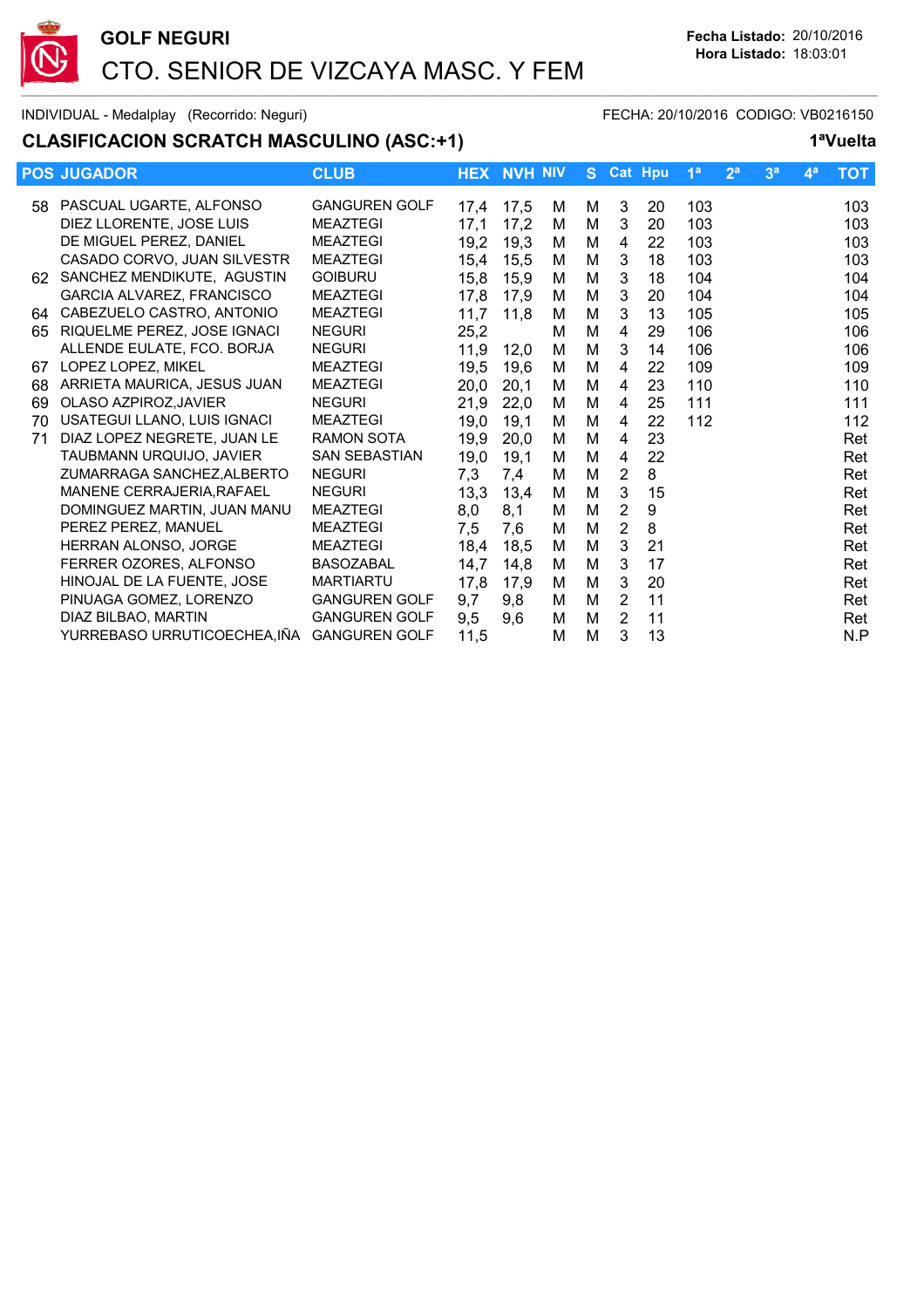

### **2ª CATEGORIA SCRATCH MASCULINO (4,5-11,4) (ASC:+1) 1ªVuelta**

|     | <b>POS JUGADOR</b>                 | <b>CLUB</b>          |      | <b>HEX NVH NIV</b> |   | S. | <b>Cat Hpu</b> |                | 1 <sup>a</sup> | 2 <sup>a</sup> | 3 <sup>a</sup> | 4 <sup>a</sup> | <b>TOT</b> |
|-----|------------------------------------|----------------------|------|--------------------|---|----|----------------|----------------|----------------|----------------|----------------|----------------|------------|
|     | MARTIN JAIME, JOSE MANUEL          | <b>MEAZTEGI</b>      | 7,0  |                    | м | М  | $\overline{2}$ | 8              | 81             |                |                |                | 81         |
|     | BASAÑEZ PEÑA, JESUS                | <b>NEGURI</b>        | 5,0  |                    | м | M  | $\overline{2}$ | 6              | 81             |                |                |                | 81         |
| 3   | LODEIRO MATO, GUILLERMO            | PIÑURRI TALDEA       | 6,9  |                    | м | м  | $\overline{2}$ | 8              | 83             |                |                |                | 83         |
|     | VALLE ALLENDE, EDUARDO DEL         | <b>MEAZTEGI</b>      | 6,7  |                    | м | м  | $\overline{2}$ | 8              | 83             |                |                |                | 83         |
| .5  | MOYUA CAREAGA, LEOPOLDO            | <b>NEGURI</b>        | 10,2 | 10.0               | м | M  | $\overline{2}$ | 12             | 84             |                |                |                | 84         |
|     | TOMEY AZPILLAGA, NICOLAS           | <b>MEAZTEGI</b>      | 9,0  |                    | м | M  | 2              | 10             | 84             |                |                |                | 84         |
|     | <b>CELLES ANIBARRO CARLOS</b>      | <b>MEAZTEGI</b>      | 10,2 |                    | м | M  | $\overline{2}$ | 12             | 86             |                |                |                | 86         |
|     | IGUAL GOMEZ, JOSE MANUEL           | <b>MEAZTEGI</b>      | 10,0 |                    | м | М  | 2              | 11             | 86             |                |                |                | 86         |
|     | LOYOLA ECHANIZ, IGNACIO            | <b>BASOZABAL</b>     | 9,4  |                    | M | м  | 2              | 11             | 86             |                |                |                | 86         |
|     | ILLARRAMENDI AREIZAGA, JUAN        | RIOJA ALTA           | 5,9  | 6,0                | м | M  | $\overline{2}$ | $\overline{7}$ | 86             |                |                |                | 86         |
|     | MAORTUA RUIZ-LOPEZ, CARLOS         | <b>NEGURI</b>        | 5,9  | 6,0                | м | м  | 2              | $\overline{7}$ | 86             |                |                |                | 86         |
| 12. | ALVARADO DE LOS MOZOS, JAVI        | <b>LAREDO CLUB</b>   | 8,4  | 8.5                | м | M  | $\overline{2}$ | 10             | 87             |                |                |                | 87         |
| 13  | ACHAERANDIO ELORZA, JOSE RA        | <b>GANGUREN GOLF</b> | 11,2 |                    | м | M  | $\overline{2}$ | 13             | 89             |                |                |                | 89         |
|     | TOMEY AZPILLAGA, ESTEBAN           | <b>MEAZTEGI</b>      | 11,3 | 11,4               | м | м  | $\overline{2}$ | 13             | 89             |                |                |                | 89         |
|     | LUCHA FERNANDEZ. JOSE ANTON        | LAUKARIZ             | 8,7  | 8,8                | м | M  | $\overline{2}$ | 10             | 89             |                |                |                | 89         |
| 16  | AGUILAR AGUILAR.IGNACIO            | <b>NEGURI</b>        | 9,6  | 9,7                | м | M  | $\overline{2}$ | 11             | 91             |                |                |                | 91         |
| 17  | <b>GARCIA ABASCAL, ANGEL JESUS</b> | <b>LARRABEA</b>      | 8,9  | 9,0                | м | M  | $\overline{2}$ | 10             | 92             |                |                |                | 92         |
| 18  | ELIAS URETA, GONZALO               | <b>LAUKARIZ</b>      | 9,7  | 9,8                | м | м  | $\overline{2}$ | 11             | 93             |                |                |                | 93         |
|     | JIMENEZ URIARTE, JOSE MANUE        | FEDERACIÓN VASC      | 9,1  | 9,2                | м | M  | $\overline{2}$ | 10             | 93             |                |                |                | 93         |
|     | MORAL GOIRIGOLZARRI, JOSE L        | <b>GANGUREN GOLF</b> | 6,8  | 6,9                | м | M  | $\overline{2}$ | 8              | 93             |                |                |                | 93         |
| 21  | FERNANDEZ LEIVA, FRANCISCO         | <b>MEAZTEGI</b>      | 11,4 | 11,5               | м | М  | $\overline{2}$ | 13             | 100            |                |                |                | 100        |
|     | 22 PINUAGA GOMEZ, LORENZO          | <b>GANGUREN GOLF</b> | 9,7  | 9,8                | м | M  | $\overline{2}$ | 11             |                |                |                |                | Ret        |
|     | DIAZ BILBAO, MARTIN                | <b>GANGUREN GOLF</b> | 9,5  | 9,6                | м | M  | $\overline{2}$ | 11             |                |                |                |                | Ret        |
|     | DOMINGUEZ MARTIN, JUAN MANU        | <b>MEAZTEGI</b>      | 8,0  | 8,1                | м | M  | $\overline{2}$ | 9              |                |                |                |                | Ret        |
|     | PEREZ PEREZ, MANUEL                | <b>MEAZTEGI</b>      | 7,5  | 7,6                | м | M  | $\overline{2}$ | 8              |                |                |                |                | Ret        |
|     | ZUMARRAGA SANCHEZ, ALBERTO         | <b>NEGURI</b>        | 7,3  | 7,4                | М | M  | $\overline{2}$ | 8              |                |                |                |                | Ret        |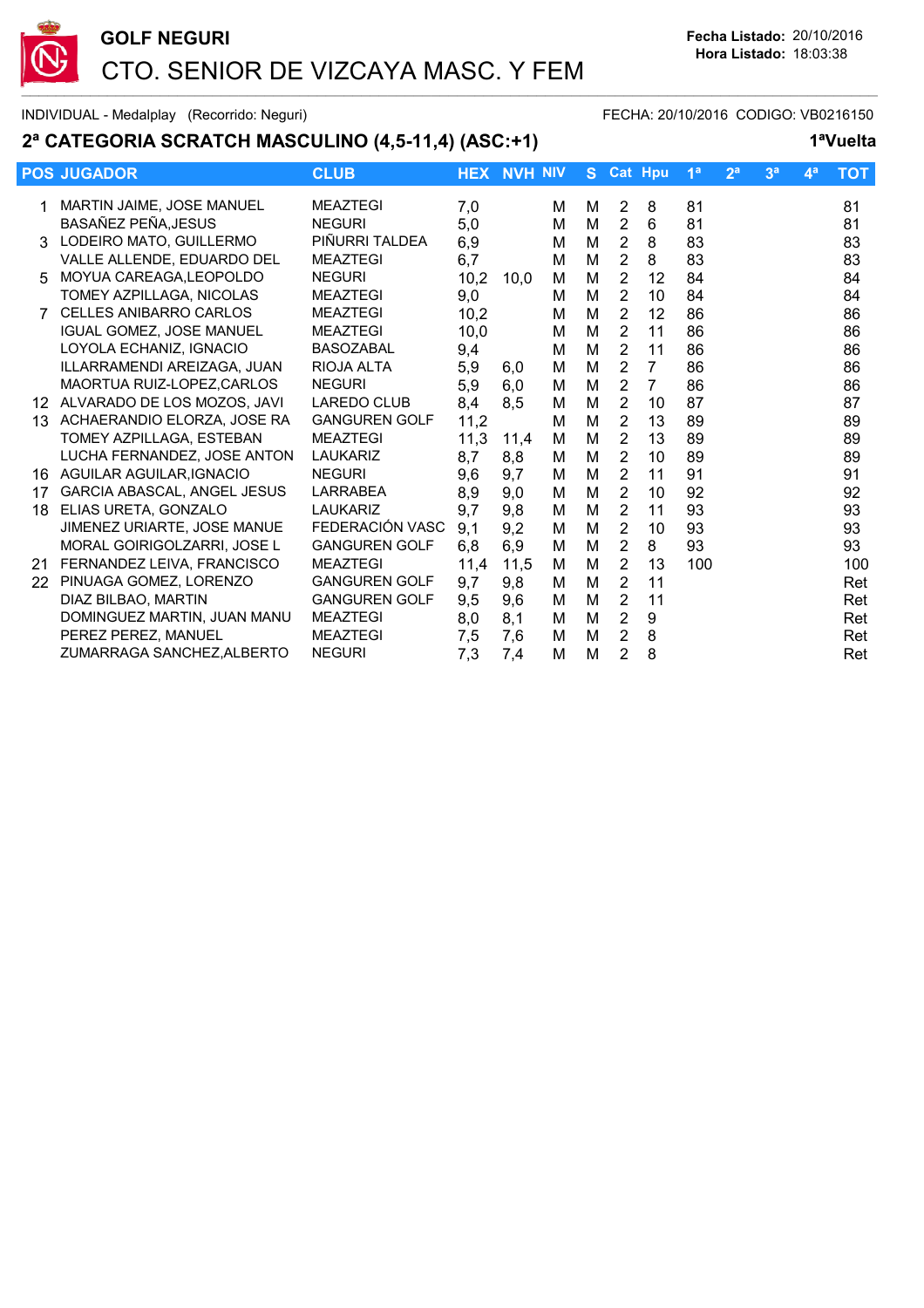

# **3ª CATEGORIA SCRATCH (11,5-18,4) (ASC:+1) 1ªVuelta**

| <b>POS JUGADOR</b>                         | <b>CLUB</b>          | <b>HEX</b> | <b>NVH NIV</b> |   |   |                           | S Cat Hpu | 1 <sup>a</sup> | 2 <sup>a</sup> | 3 <sup>a</sup> | 4ª | <b>TOT</b> |
|--------------------------------------------|----------------------|------------|----------------|---|---|---------------------------|-----------|----------------|----------------|----------------|----|------------|
| 1 BERAZA GAMINDE, JUAN                     | PALACIO URGOITI      | 17,5       | 9,8            | M | м | $\mathbf{3}$              | 20        | 80             |                |                |    | 80         |
| 2 LEON OLABARRIETA, JUAN CARLO             | <b>MEAZTEGI</b>      | 11,6       |                | M | м | $\mathbf{3}$              | 13        | 87             |                |                |    | 87         |
| 3 AYA JOSE IGNACIO                         | <b>GANGUREN GOLF</b> | 14,5       |                | M | M | $\mathbf{3}$              | 17        | 91             |                |                |    | 91         |
| GAYOSO CARRACEDO, FCO.JAVIE                | <b>MEAZTEGI</b>      | 12,3       | 12,4           | м | M | 3                         | 14        | 91             |                |                |    | 91         |
| AGUIRRE PASCUAL, EDUARDO                   | LARRABEA             | 12,0       | 12,1           | м | M | 3                         | 14        | 91             |                |                |    | 91         |
| REY ANGUIANO, JOSE ANTONIO                 | <b>GANGUREN GOLF</b> | 11,8       | 11,9           | M | M | $\mathbf{3}$              | 13        | 91             |                |                |    | 91         |
| 7 SANCHEZ SANCHEZ FRANCISCO                | <b>MEAZTEGI</b>      | 12,7       | 12,8           | м | M | 3                         | 15        | 92             |                |                |    | 92         |
| GORRIÑO-BEASCOA ECHEVARRIA,                | MEAZTEGI             | 12,6       | 12,7           | м | M | 3                         | 14        | 92             |                |                |    | 92         |
| 9 ARISTIN PALACIOS JULIO                   | <b>GANGUREN GOLF</b> | 14,8       |                | М | M | 3                         | 17        | 94             |                |                |    | 94         |
| EGUIDAZU BUERBA, ALFONSO                   | <b>NEGURI</b>        | 11,8       | 11,9           | M | M | $\ensuremath{\mathsf{3}}$ | 13        | 94             |                |                |    | 94         |
| 11 MENDIOLA CABIECES JUAN                  | MEAZTEGI             | 16,1       | 16,2           | м | М | 3                         | 18        | 95             |                |                |    | 95         |
| ASUA PINEDO, IÑAKI                         | <b>MEAZTEGI</b>      | 14,6       | 14,7           | М | M | 3                         | 17        | 95             |                |                |    | 95         |
| 13 SANTA CRUZ ORTOLACHIPI, JOS             | <b>MEAZTEGI</b>      | 14,6       | 14,7           | м | M | $\ensuremath{\mathsf{3}}$ | 17        | 96             |                |                |    | 96         |
| ARIAS BALBOA, ROBERTO                      | MEAZTEGI             | 14,5       | 14,6           | м | M | $\mathbf{3}$              | 17        | 96             |                |                |    | 96         |
| LIZUNDIA LOPEZ, FERNANDO                   | <b>MEAZTEGI</b>      | 13,3       | 13,4           | М | M | 3                         | 15        | 96             |                |                |    | 96         |
| 16 BARRENECHEA ELORRIETA, JOSE             | <b>NEGURI</b>        | 13,6       | 13,7           | м | M | $\mathbf{3}$              | 16        | 97             |                |                |    | 97         |
| 17 LEARRA ARIAS, JUAN LUIS                 | <b>GANGUREN GOLF</b> | 16,6       | 16,7           | М | M | $\mathbf{3}$              | 19        | 98             |                |                |    | 98         |
| CID SANCHO, AGUSTIN                        | <b>MEAZTEGI</b>      | 13,8       | 13,9           | м | M | 3                         | 16        | 98             |                |                |    | 98         |
| OMAGOGEASKOA LLANOS, GERARD MEAZTEGI       |                      | 12,4       | 12,5           | м | M | $\mathbf{3}$              | 14        | 98             |                |                |    | 98         |
| CHALBAUD RODRIGUEZ JAVIER                  | <b>NEGURI</b>        | 12,3       | 12,4           | М | M | $\mathbf{3}$              | 14        | 98             |                |                |    | 98         |
| 21 CAGIGAS FERNANDEZ, ENRIQUE              | MEAZTEGI             | 17,9       | 18.0           | М | M | 3                         | 21        | 99             |                |                |    | 99         |
| BASARRATE SANGRONIZ, ROMAN                 | MEAZTEGI             | 17,2       | 17,3           | м | M | $\mathbf{3}$              | 20        | 99             |                |                |    | 99         |
| BENGOETXEA MATIAS, PEDRO                   | <b>VILLARIAS</b>     | 14,9       | 15,0           | м | M | $\mathbf{3}$              | 17        | 99             |                |                |    | 99         |
| 24 ALBONIGA TORRE, FERNANDO                | <b>MEAZTEGI</b>      | 18,2       | 18,3           | м | M | 3                         | 21        | 100            |                |                |    | 100        |
| 25 CASTELLANOS BORREGO, CARLOS             | <b>NEGURI</b>        | 16,3       | 16,4           | М | M | 3                         | 19        | 101            |                |                |    | 101        |
| ARROYO SALBIDEGOITIA, JESUS                | MEAZTEGI             | 15,9       | 16,0           | м | M | $\ensuremath{\mathsf{3}}$ | 18        | 101            |                |                |    | 101        |
| MARTINEZ GARCIA MAXIMO JOSE                | FEDERACIÓN VASC      | 12,0       | 12,1           | M | M | $\ensuremath{\mathsf{3}}$ | 14        | 101            |                |                |    | 101        |
| 28 MARTINEZ RUIZ, EMILIO                   | <b>MEAZTEGI</b>      | 18,1       | 18,2           | м | M | $\mathfrak{S}$            | 21        | 102            |                |                |    | 102        |
| ARAMBURU IRIGARAY, ALEJANDR                | <b>BASOZABAL</b>     | 17,6       | 17,7           | м | M | $\mathbf{3}$              | 20        | 102            |                |                |    | 102        |
| GONZALEZ GARCIA, CARLOS                    | LARRABEA             | 17,5       | 17,6           | M | M | $\mathbf{3}$              | 20        | 102            |                |                |    | 102        |
| 31 PASCUAL UGARTE, ALFONSO                 | <b>GANGUREN GOLF</b> | 17,4       | 17,5           | M | M | $\mathbf 3$               | 20        | 103            |                |                |    | 103        |
| DIEZ LLORENTE, JOSE LUIS                   | MEAZTEGI             | 17,1       | 17.2           | м | M | $\mathbf{3}$              | 20        | 103            |                |                |    | 103        |
| CASADO CORVO, JUAN SILVESTR                | <b>MEAZTEGI</b>      | 15,4       | 15,5           | М | M | $\mathbf{3}$              | 18        | 103            |                |                |    | 103        |
| 34 GARCIA ALVAREZ, FRANCISCO               | MEAZTEGI             | 17,8       | 17,9           | М | M | $\mathbf 3$               | 20        | 104            |                |                |    | 104        |
| SANCHEZ MENDIKUTE, AGUSTIN                 | <b>GOIBURU</b>       | 15,8       | 15,9           | м | М | $\sqrt{3}$                | 18        | 104            |                |                |    | 104        |
| 36 CABEZUELO CASTRO, ANTONIO               | MEAZTEGI             | 11,7       | 11,8           | м | M | $\mathfrak{S}$            | 13        | 105            |                |                |    | 105        |
| 37 ALLENDE EULATE, FCO. BORJA              | <b>NEGURI</b>        | 11,9       | 12,0           | м | M | $\mathbf{3}$              | 14        | 106            |                |                |    | 106        |
| 38 HERRAN ALONSO, JORGE                    | <b>MEAZTEGI</b>      | 18,4       | 18,5           | м | M | $\mathbf{3}$              | 21        |                |                |                |    | Ret        |
| HINOJAL DE LA FUENTE, JOSE                 | <b>MARTIARTU</b>     | 17,8       | 17,9           | м | M | $\mathbf{3}$              | 20        |                |                |                |    | Ret        |
| FERRER OZORES, ALFONSO                     | <b>BASOZABAL</b>     | 14,7       | 14,8           | м | м | $\mathbf{3}$              | 17        |                |                |                |    | Ret        |
| MANENE CERRAJERIA, RAFAEL                  | <b>NEGURI</b>        | 13,3       | 13,4           | M | M | 3                         | 15        |                |                |                |    | Ret        |
| YURREBASO URRUTICOECHEA, IÑA GANGUREN GOLF |                      | 11,5       |                | М | М | 3                         | 13        |                |                |                |    | N.P        |
|                                            |                      |            |                |   |   |                           |           |                |                |                |    |            |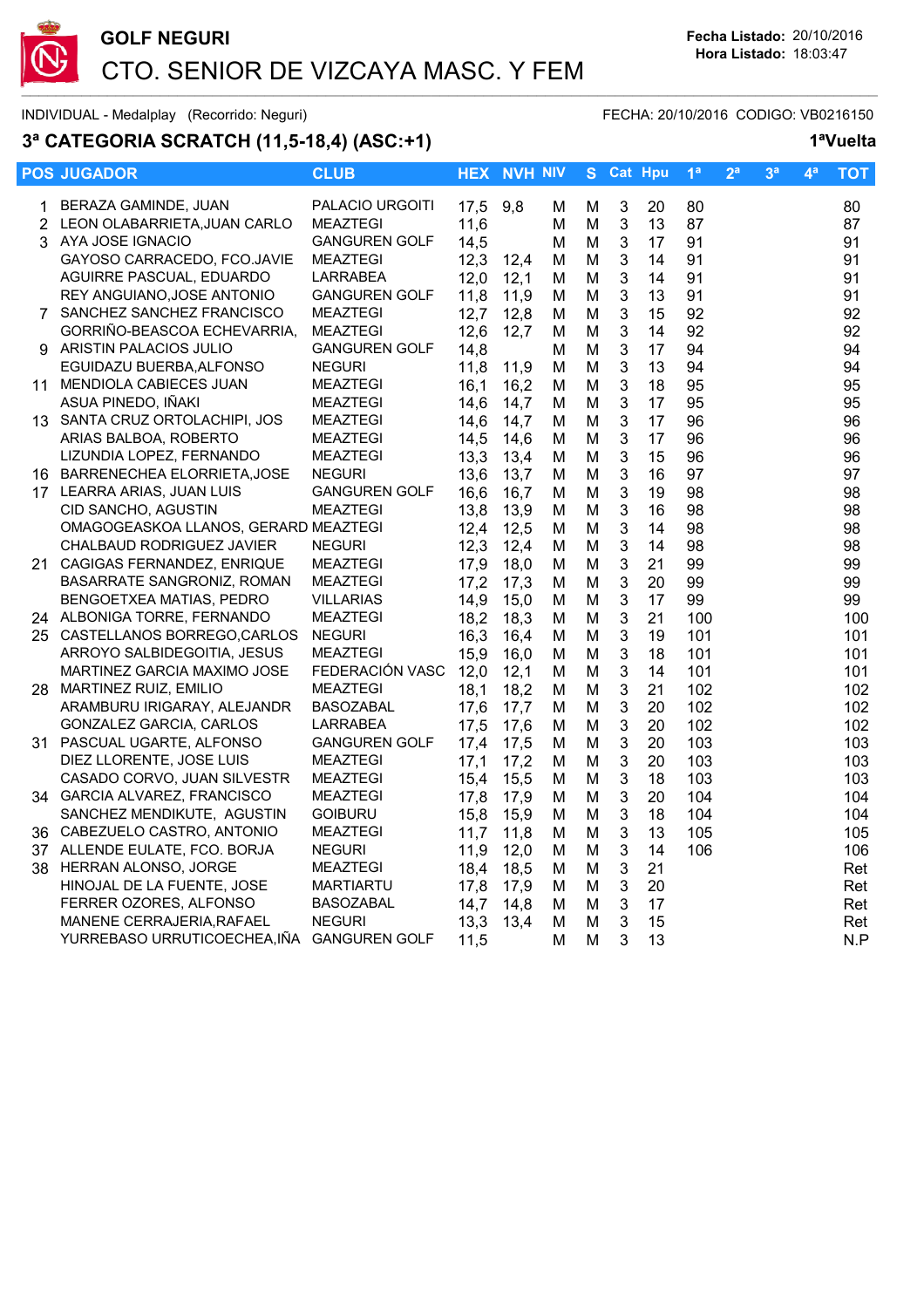

### **4ª CATEGORIA SCRATCH (18,5-26,4) (ASC:+1) 1ªVuelta**

|    | <b>POS JUGADOR</b>            | <b>CLUB</b>            | <b>HEX</b> | <b>NVH NIV</b> |   |   |   | S Cat Hou | 1 <sup>a</sup> | 2 <sup>a</sup> | 3 <sup>a</sup> | 49 | тот |
|----|-------------------------------|------------------------|------------|----------------|---|---|---|-----------|----------------|----------------|----------------|----|-----|
|    |                               |                        |            |                |   |   |   |           |                |                |                |    |     |
|    | 1 RANILLA SAN ROMAN, FERNANDO | <b>CELLES</b>          | 19,7       |                | м | м | 4 | 23        | 96             |                |                |    | 96  |
| 2  | DIAZ ARCE, JOSE IGNACIO       | <b>PALACIO URGOITI</b> | 19,6       |                | м | м | 4 | 23        | .97            |                |                |    | 97  |
|    | 3 ARRECHEA EGUIA. IÑAKI       | <b>MEAZTEGI</b>        | 20,4       |                | м | м | 4 | 23        | 98             |                |                |    | 98  |
|    | 4 GALARZA GALINDEZ, JUAN ANGE | LARRABEA               | 19.4       |                | м | м | 4 | 22        | 99             |                |                |    | 99  |
| 5  | RUIZ MONRABAL, JAVIER         | PIÑURRI TALDEA         | 18,6       |                | м | м | 4 | 21        | 100            |                |                |    | 100 |
| 6  | DE MIGUEL PEREZ, DANIEL       | <b>MEAZTEGI</b>        | 19.2       | 19.3           | м | м | 4 | 22        | 103            |                |                |    | 103 |
|    | RIQUELME PEREZ, JOSE IGNACI   | <b>NEGURI</b>          | 25,2       |                | м | м | 4 | 29        | 106            |                |                |    | 106 |
| 8. | LOPEZ LOPEZ, MIKEL            | <b>MEAZTEGI</b>        | 19.5       | 19.6           | м | м | 4 | 22        | 109            |                |                |    | 109 |
| 9  | ARRIETA MAURICA, JESUS JUAN   | <b>MEAZTEGI</b>        | 20.0       | 20,1           | м | м | 4 | 23        | 110            |                |                |    | 110 |
| 10 | OLASO AZPIROZ.JAVIER          | <b>NEGURI</b>          | 21.9       | 22.0           | M | м | 4 | 25        | 111            |                |                |    | 111 |
| 11 | USATEGUI LLANO, LUIS IGNACI   | <b>MEAZTEGI</b>        | 19.0       | 19.1           | м | м | 4 | 22        | 112            |                |                |    | 112 |
| 12 | DIAZ LOPEZ NEGRETE. JUAN LE   | <b>RAMON SOTA</b>      | 19.9       | 20.0           | м | м | 4 | 23        |                |                |                |    | Ret |
|    | TAUBMANN URQUIJO, JAVIER      | <b>SAN SEBASTIAN</b>   | 19.0       | 19.1           | м | М | 4 | 22        |                |                |                |    | Ret |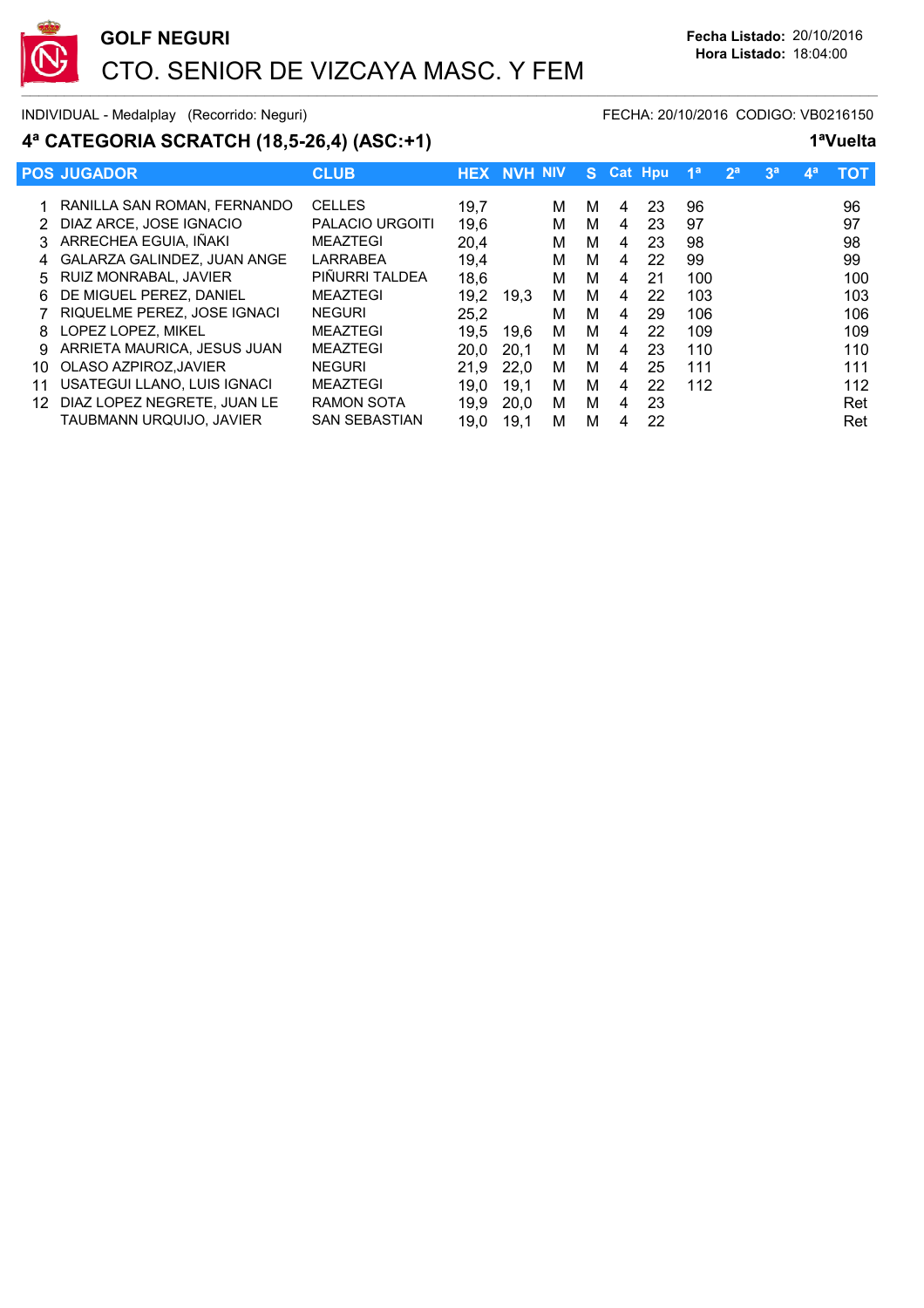

### **Handicap Masculina Acumulada (ASC:+1) 1ªVuelta**

|    | <b>POS JUGADOR</b>                                            | <b>CLUB</b>                             |              | <b>HEX NVH NIV</b> |        | S.     |                                  | Cat Hpu        | 1 <sup>a</sup> | 2 <sup>a</sup> | 3 <sup>a</sup> | 4ª | <b>TOT</b> |
|----|---------------------------------------------------------------|-----------------------------------------|--------------|--------------------|--------|--------|----------------------------------|----------------|----------------|----------------|----------------|----|------------|
| 1. | BERAZA GAMINDE, JUAN                                          | PALACIO URGOITI                         | 17,5         | 9,8                | M      | M      | 3                                | 20             | 60             |                |                |    | 60         |
|    | 2 AURRECOECHEA ARTOLA, GABRIEL NEGURI                         |                                         | 4,0          | 3,7                | M      | M      | $\mathbf 1$                      | $\overline{4}$ | 70             |                |                |    | 70         |
| 3  | MOYUA CAREAGA, LEOPOLDO                                       | <b>NEGURI</b>                           | 10,2         | 10,0               | M      | M      | $\overline{2}$                   | 12             | 72             |                |                |    | 72         |
| 4  | MARTIN JAIME, JOSE MANUEL                                     | <b>MEAZTEGI</b>                         | 7,0          |                    | м      | M      | $\overline{2}$                   | 8              | 73             |                |                |    | 73         |
| 6. | RANILLA SAN ROMAN, FERNANDO<br>TOMEY AZPILLAGA, NICOLAS       | <b>CELLES</b><br><b>MEAZTEGI</b>        | 19,7         |                    | м      | M      | $\overline{4}$<br>$\overline{2}$ | 23             | 73             |                |                |    | 73         |
|    | <b>CELLES ANIBARRO CARLOS</b>                                 | <b>MEAZTEGI</b>                         | 9,0<br>10,2  |                    | M<br>M | M<br>M | $\overline{2}$                   | 10<br>12       | 74<br>74       |                |                |    | 74<br>74   |
|    | LEON OLABARRIETA, JUAN CARLO                                  | <b>MEAZTEGI</b>                         | 11,6         |                    | м      | M      | 3                                | 13             | 74             |                |                |    | 74         |
|    | AYA JOSE IGNACIO                                              | <b>GANGUREN GOLF</b>                    | 14,5         |                    | M      | M      | 3                                | 17             | 74             |                |                |    | 74         |
|    | DIAZ ARCE, JOSE IGNACIO                                       | PALACIO URGOITI                         | 19,6         |                    | м      | M      | 4                                | 23             | 74             |                |                |    | 74         |
|    | 11 BASAÑEZ PEÑA, JESUS                                        | <b>NEGURI</b>                           | 5,0          |                    | м      | M      | $\overline{2}$                   | 6              | 75             |                |                |    | 75         |
|    | LODEIRO MATO, GUILLERMO                                       | PIÑURRI TALDEA                          | 6,9          |                    | M      | M      | $\overline{2}$                   | 8              | 75             |                |                |    | 75         |
|    | VALLE ALLENDE, EDUARDO DEL                                    | <b>MEAZTEGI</b>                         | 6,7          |                    | M      | M      | $\overline{2}$                   | 8              | 75             |                |                |    | 75         |
|    | IGUAL GOMEZ, JOSE MANUEL                                      | <b>MEAZTEGI</b>                         | 10,0         |                    | M      | M      | $\overline{2}$                   | 11             | 75             |                |                |    | 75         |
|    | LOYOLA ECHANIZ, IGNACIO                                       | <b>BASOZABAL</b>                        | 9,4          |                    | M      | M      | $\overline{2}$                   | 11             | 75             |                |                |    | 75         |
|    | ARRECHEA EGUIA, IÑAKI                                         | <b>MEAZTEGI</b>                         | 20,4         |                    | M      | M      | $\overline{\mathbf{4}}$          | 23             | 75             |                |                |    | 75         |
|    | 17 ACHAERANDIO ELORZA, JOSE RA                                | <b>GANGUREN GOLF</b>                    | 11,2         |                    | м      | M      | $\overline{2}$                   | 13             | 76             |                |                |    | 76         |
|    | TOMEY AZPILLAGA, ESTEBAN                                      | <b>MEAZTEGI</b>                         | 11,3         | 11,4               | M      | M      | $\overline{2}$                   | 13             | 76             |                |                |    | 76         |
|    | 19 ALVARADO DE LOS MOZOS, JAVI<br>GAYOSO CARRACEDO, FCO.JAVIE | <b>LAREDO CLUB</b><br><b>MEAZTEGI</b>   | 8,4<br>12,3  | 8,5<br>12,4        | M<br>м | M<br>M | $\overline{2}$<br>3              | 10<br>14       | 77<br>77       |                |                |    | 77<br>77   |
|    | AGUIRRE PASCUAL, EDUARDO                                      | LARRABEA                                | 12,0         | 12,1               | м      | M      | 3                                | 14             | 77             |                |                |    | 77         |
|    | SANCHEZ SANCHEZ FRANCISCO                                     | <b>MEAZTEGI</b>                         | 12,7         | 12,8               | м      | M      | 3                                | 15             | 77             |                |                |    | 77         |
|    | ARISTIN PALACIOS JULIO                                        | <b>GANGUREN GOLF</b>                    | 14,8         |                    | м      | M      | 3                                | 17             | 77             |                |                |    | 77         |
|    | MENDIOLA CABIECES JUAN                                        | <b>MEAZTEGI</b>                         | 16,1         | 16,2               | M      | M      | 3                                | 18             | 77             |                |                |    | 77         |
|    | GALARZA GALINDEZ, JUAN ANGE                                   | LARRABEA                                | 19,4         |                    | M      | M      | $\overline{\mathbf{4}}$          | 22             | 77             |                |                |    | 77         |
|    | RIQUELME PEREZ, JOSE IGNACI                                   | <b>NEGURI</b>                           | 25,2         |                    | M      | M      | $\overline{\mathbf{4}}$          | 29             | 77             |                |                |    | 77         |
|    | 27 REY ANGUIANO, JOSE ANTONIO                                 | <b>GANGUREN GOLF</b>                    | 11,8         | 11,9               | M      | M      | $\ensuremath{\mathsf{3}}$        | 13             | 78             |                |                |    | 78         |
|    | GORRIÑO-BEASCOA ECHEVARRIA,<br>ASUA PINEDO, IÑAKI             | <b>MEAZTEGI</b><br><b>MEAZTEGI</b>      | 12,6<br>14,6 | 12,7<br>14,7       | M<br>M | M<br>M | $\ensuremath{\mathsf{3}}$<br>3   | 14<br>17       | 78<br>78       |                |                |    | 78<br>78   |
|    | CAGIGAS FERNANDEZ, ENRIQUE                                    | <b>MEAZTEGI</b>                         | 17,9         | 18,0               | м      | M      | 3                                | 21             | 78             |                |                |    | 78         |
| 31 | ILLARRAMENDI AREIZAGA, JUAN                                   | RIOJA ALTA                              | 5,9          | 6,0                | м      | M      | $\overline{2}$                   | $\overline{7}$ | 79             |                |                |    | 79         |
|    | MAORTUA RUIZ-LOPEZ, CARLOS                                    | <b>NEGURI</b>                           | 5,9          | 6,0                | м      | M      | $\overline{2}$                   | $\overline{7}$ | 79             |                |                |    | 79         |
|    | LUCHA FERNANDEZ, JOSE ANTON                                   | LAUKARIZ                                | 8,7          | 8,8                | м      | M      | $\overline{2}$                   | 10             | 79             |                |                |    | 79         |
|    | SANTA CRUZ ORTOLACHIPI, JOS                                   | <b>MEAZTEGI</b>                         | 14,6         | 14,7               | M      | M      | 3                                | 17             | 79             |                |                |    | 79         |
|    | ARIAS BALBOA, ROBERTO                                         | <b>MEAZTEGI</b>                         | 14,5         | 14,6               | м      | M      | 3                                | 17             | 79             |                |                |    | 79         |
|    | LEARRA ARIAS, JUAN LUIS                                       | <b>GANGUREN GOLF</b>                    | 16,6         | 16,7               | M      | M      | 3                                | 19             | 79             |                |                |    | 79         |
|    | BASARRATE SANGRONIZ, ROMAN                                    | <b>MEAZTEGI</b><br><b>MEAZTEGI</b>      | 17,2         | 17,3               | M      | M      | 3                                | 20             | 79             |                |                |    | 79         |
|    | ALBONIGA TORRE, FERNANDO<br>RUIZ MONRABAL, JAVIER             | PIÑURRI TALDEA                          | 18,2<br>18,6 | 18,3               | M<br>м | M<br>M | 3<br>4                           | 21<br>21       | 79<br>79       |                |                |    | 79<br>79   |
|    | 40 AGUILAR AGUILAR, IGNACIO                                   | <b>NEGURI</b>                           | 9,6          | 9,7                | M      | M      | $\overline{2}$                   | 11             | 80             |                |                |    | 80         |
|    | 41 EGUIDAZU BUERBA, ALFONSO                                   | <b>NEGURI</b>                           | 11,8         | 11,9               | M      | M      | 3                                | 13             | 81             |                |                |    | 81         |
|    | LIZUNDIA LOPEZ, FERNANDO                                      | <b>MEAZTEGI</b>                         | 13,3         | 13,4               | M      | M      | 3                                | 15             | 81             |                |                |    | 81         |
|    | BARRENECHEA ELORRIETA, JOSE                                   | <b>NEGURI</b>                           | 13,6         | 13,7               | M      | M      | 3                                | 16             | 81             |                |                |    | 81         |
|    | MARTINEZ RUIZ, EMILIO                                         | <b>MEAZTEGI</b>                         | 18,1         | 18,2               | M      | M      | 3                                | 21             | 81             |                |                |    | 81         |
|    | DE MIGUEL PEREZ, DANIEL                                       | MEAZTEGI                                | 19,2         | 19,3               | M      | M      | 4                                | 22             | 81             |                |                |    | 81         |
|    | 46 GARCIA ABASCAL, ANGEL JESUS                                | LARRABEA                                | 8,9          | 9,0                | м      | M      | $\overline{2}$                   | 10             | 82             |                |                |    | 82         |
|    | ELIAS URETA, GONZALO<br>CID SANCHO, AGUSTIN                   | LAUKARIZ<br><b>MEAZTEGI</b>             | 9,7<br>13,8  | 9,8<br>13,9        | м<br>м | M<br>M | $\overline{2}$<br>3              | 11<br>16       | 82<br>82       |                |                |    | 82<br>82   |
|    | BENGOETXEA MATIAS, PEDRO                                      | <b>VILLARIAS</b>                        | 14,9         | 15,0               | м      | M      | 3                                | 17             | 82             |                |                |    | 82         |
|    | CASTELLANOS BORREGO, CARLOS                                   | <b>NEGURI</b>                           | 16,3         | 16,4               | м      | M      | $\mathbf{3}$                     | 19             | 82             |                |                |    | 82         |
|    | ARAMBURU IRIGARAY, ALEJANDR                                   | <b>BASOZABAL</b>                        | 17,6         | 17,7               | м      | M      | 3                                | 20             | 82             |                |                |    | 82         |
|    | GONZALEZ GARCIA, CARLOS                                       | LARRABEA                                | 17,5         | 17,6               | M      | M      | 3                                | 20             | 82             |                |                |    | 82         |
|    | 53 JIMENEZ URIARTE, JOSE MANUE                                | FEDERACIÓN VASC                         | 9,1          | 9,2                | M      | M      | $\boldsymbol{2}$                 | 10             | 83             |                |                |    | 83         |
|    | ARROYO SALBIDEGOITIA, JESUS                                   | <b>MEAZTEGI</b>                         | 15,9         | 16,0               | м      | M      | 3                                | 18             | 83             |                |                |    | 83         |
|    | PASCUAL UGARTE, ALFONSO<br>DIEZ LLORENTE, JOSE LUIS           | <b>GANGUREN GOLF</b><br><b>MEAZTEGI</b> | 17,4         | 17,5               | M      | M      | 3                                | 20             | 83             |                |                |    | 83         |
|    |                                                               |                                         | 17,1         | 17,2               | M      | M      | 3                                | 20             | 83             |                |                |    | 83         |

57 OMAGOGEASKOA LLANOS, GERARD MEAZTEGI 42,4 12,5 M M 3 14 84 64